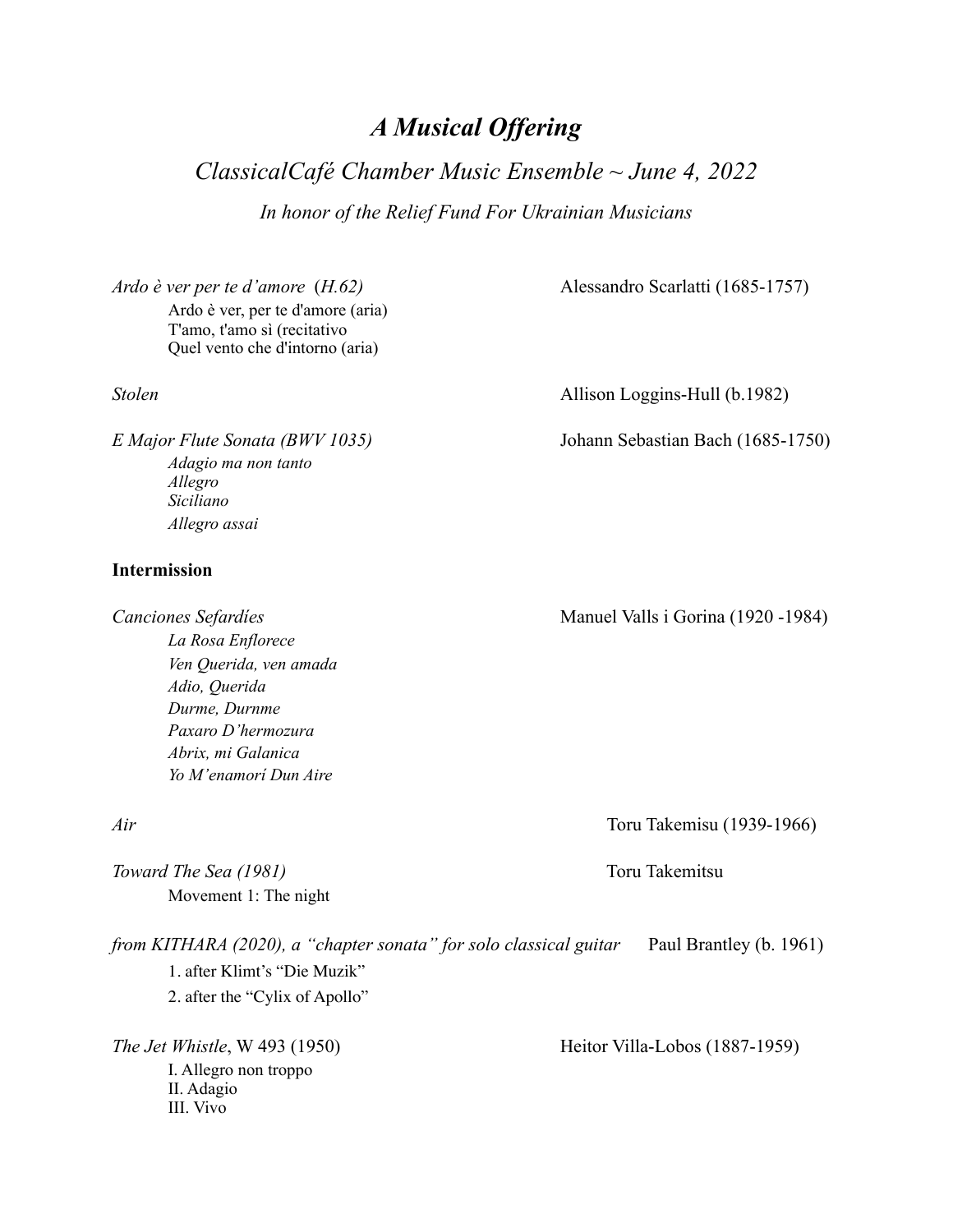Guitarist **Daniel Lippel**, called an "exciting soloist" (New York Times) has a multi-faceted career, premiering more than fifty works and recording several on his label, New Focus Recordings. Recent highlights include recitals at Le Poisson Rouge, Sinus Ton Festival (Germany), National University of Colombia, and the New York and Cleveland Classical Guitar Societies, and chamber performances on the Mostly Mozart Festival, Ojai Festival, Ottawa Chamber Music Festival, Aspekte Festival (Salzburg), and Kunst Universitaet Graz (Austria), He has worked with many prominent composers including Mario Davidovsky, Nils Vigeland, Ken Ueno, Dai Fujikura, Tyshawn Sorey, Wang Lu, and Du Yun. He appears on recordings on several other labels including Kairos, Bridge, Innova, Tzadik, and Wergo. Lippel has given masterclasses and presentations at the Hanns Eisler Hochschule (Berlin), Curtis Institute, Sydney Conservatorium of Music, and San Francisco Conservatory, among others.

**Bart Feller** is principal flute of the New Jersey Symphony, New York City Opera Orchestra, and Santa Fe Opera Orchestra. He has appeared with the New York Philharmonic, Orpheus Chamber Orchestra, Bargemusic, and the Chamber Music Society of Lincoln Center.

A graduate of the Juilliard Pre-College Division, Feller holds a BM from the Curtis Institute of Music. Among the summer festivals he has participated in are the Santa Fe Chamber Music Festival, Marlboro Music Festival, OK Mozart International Festival, Napa Valley Chamber Music Festival, and the Grand Teton Music Festival. He has given recitals and classes throughout the US, as well as in Korea, Australia and England.

Mr. Feller has been a faculty member at the Mason Gross School of the Arts/Rutgers University since 1994 and joined Juilliard's Pre-College Division faculty in 2004.

He has released three CDs: Elysian Fields, 20th-Century Duos, and Mozart Flute Quartets.

**Ilana Davidson** enjoys a busy schedule of concert performances with repertoire spanning from the Elizabethan Era to world premiers. Her performances of William Bolcom's Songs Of Innocence and of Experience, conducted by Leonard Slatkin at Carnegie Hall, also earned 4 Grammy Awards for the recording, including Best Classical Album.

Recent concerts include Mahler Symphony No. 4 with Leonard Slatkin and the Detroit Symphony Orchestra, Mozart Arias at the Royal Concertgebouw in Amsterdam, Ligeti's Le Grand Macabre in the Netherlands, Krenek's Das Geheime Königreich in Vienna, Gluck's Orphée et Eurydice and Mahler Symphony No. 2 with the Québec Symphony Orchestra. Recent highlights include Carnegie Hall performances of Mona Lisa (Von Schillings), Der Diktator (Krenek) and Songs From Jewish Folk Poetry (Shostakovich) with the American Symphony Orchestra and TON, a debut with the Saint Paul Chamber Orchestra as Euridice in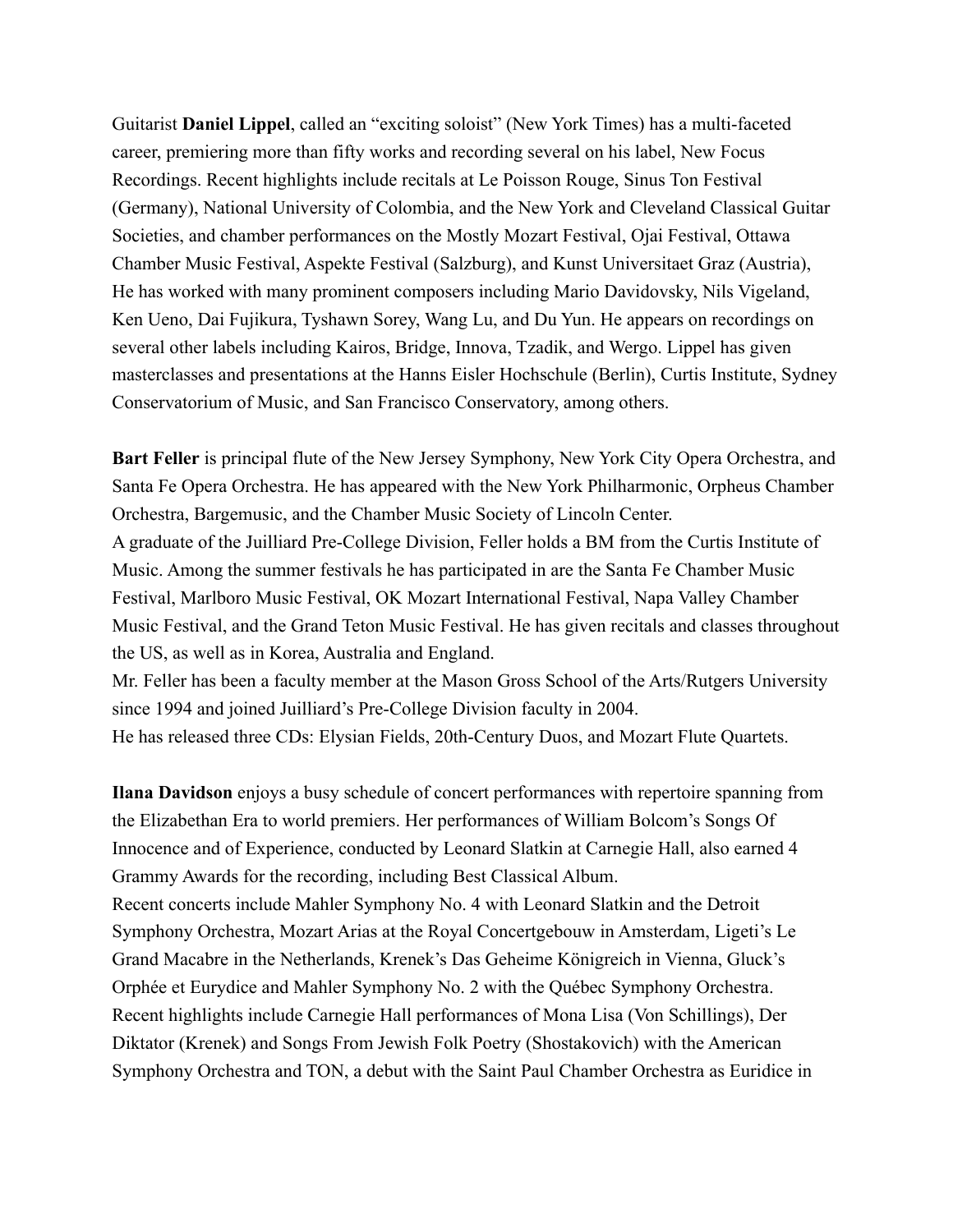Gluck's Orfeo ed Euridice, Mahler Symphony No. 4 with Keith Lockhart at the Brevard Music Festival. In addition, Ms. Davidson has performed major works and operatic roles with the

Hailed as "an outstanding instrumentalist and musician" with "exceptional musicality, integrity, and polish," cellist **Jing Li** has performed around the world as a soloist, recitalist, and chamber musician. She has collaborated with such distinguished artists as Miriam Fried, Donald Weilerstein, Lawrence Wolfe, and the Borromeo String Quartet, as well as participating in internationally renowned festivals including the Norfolk Chamber Music Festival, Sarasota Music Festival, Banff Centre for the Arts, and the Piatigorsky Seminar for Cellists. Born in Beijing, China, Ms. Li immigrated to the United States at a young age and received her first cello lessons from her father, Tien Sheng Li. She continued her studies with Janos Starker, Paul Katz, and Laurence Lesser. Currently based in Boston and New York City, she can be heard performing with A Far Cry Chamber Orchestra, Boston Modern Orchestra Project (BMOP), and Odyssey Opera in Boston, as well as with the New York Philharmonic and on various Broadway shows. As a dedicated teacher, she works with young musicians at Horace Mann School and Caedmon School, as well as maintaining an active private studio.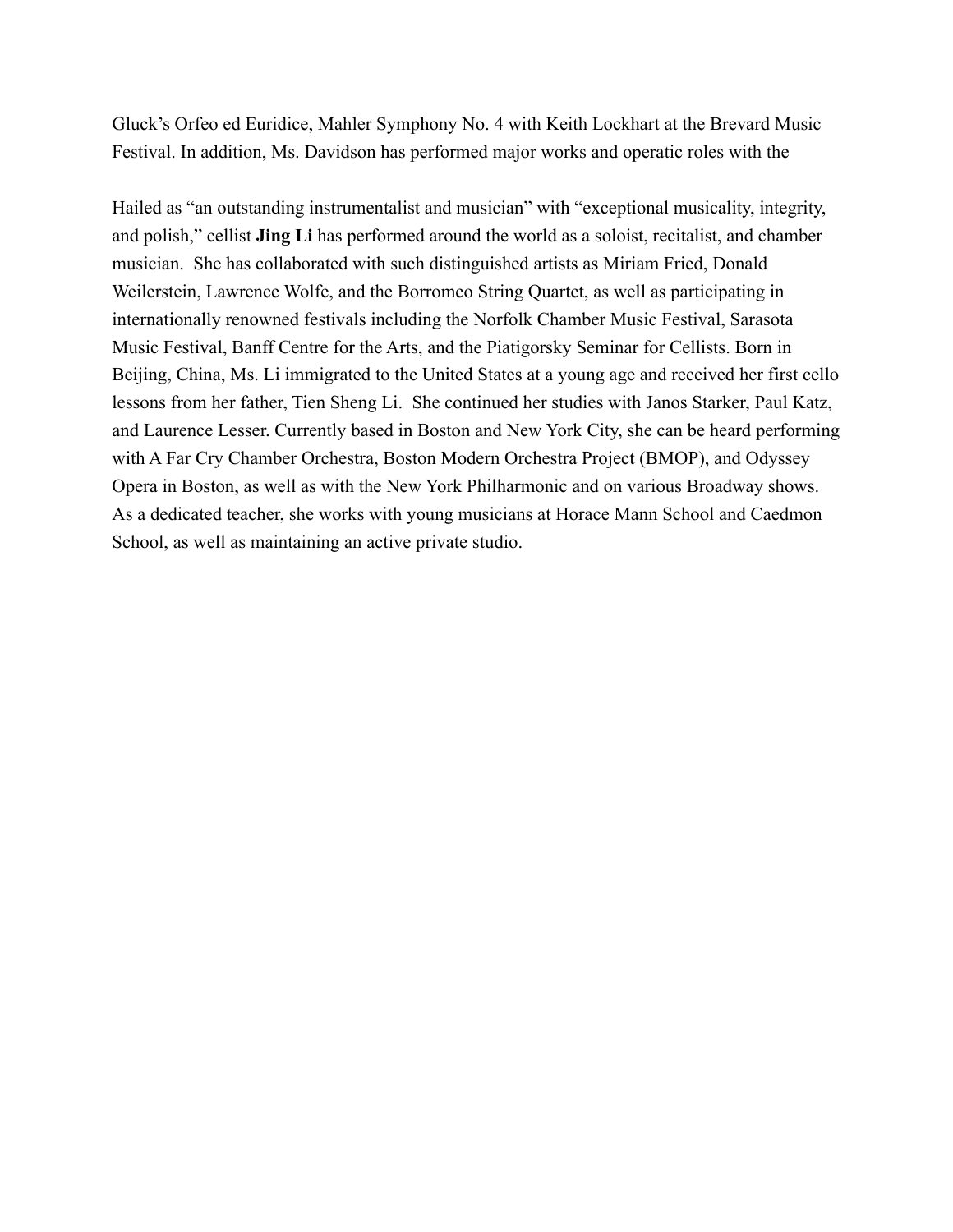## **Aria Aria**

Dicente mis ojos, In silent passion en muda pasión my eyes tell you Como solo amarte Since my heart sólo de quererte having loved you

ma la pena del mio core but the pain in my heart non è amor è gelosia. is not love; it's jealousy. Questa sol col suo timore This alone with the fear del suo gel col fier rigore of it's icy fierce rigor da tormenti all' alma mia torments my soul

### **Recitativo Recitative**

T'amo sì, t'amo ò cara I love you yes, I love you dearest ma dell' amarti, oh Dio but in loving you, Oh Lord sento un tremore I feel a trembling Tremo che nel vedere I tremble for when I see un lucido cristallo il tuo bel viso your beautiful face as if clear crystal lo stesso cor ch'ai in sen resti conquiso would that your own heart be likewise dal gran poter delli tuoi lumi vaghi, conquered by the great power of your della bellezza tua si vaga e rara, contentment in your rare fine beauty; ed in fine pavento del sol ancor, and finally, I fear even the sun, dell' aura ancor, del vento. even the air and the wind.

scherzando ogn'or ti va ever playing. preso da tua beltà, Taken by your beauty, vien per baciarti. comes to kiss you. E il vago Dio del giorno and the marvelous God of day quando a te fissa un raggio when he fixes a beam upon you

lastimas sin quejas of hurt without protest, palabras sin voz. words without voice. mi amor pretendió only aimed at loving you, bien pagado estoy. was the highest rewards.

# **Aria Aria**

Ardo è ver per te d'amore I burn, it's true with love for you

che non dà pace al core That does not give me peace to my core. e m'avvelena in sen ogni piacere. and poisons every pleasure in my breast. e sento pena al cor fiera ed amara, enchanting eyes, and I feel fierce bitter pain temo che ogn'un s'appaghi in my core. I find that everyone might find

# **Aria Aria**

Quel vento che d'intorno That wind, which all around you l'invia per darti omaggio ed adorarti. sends it to pay homage and to adore you.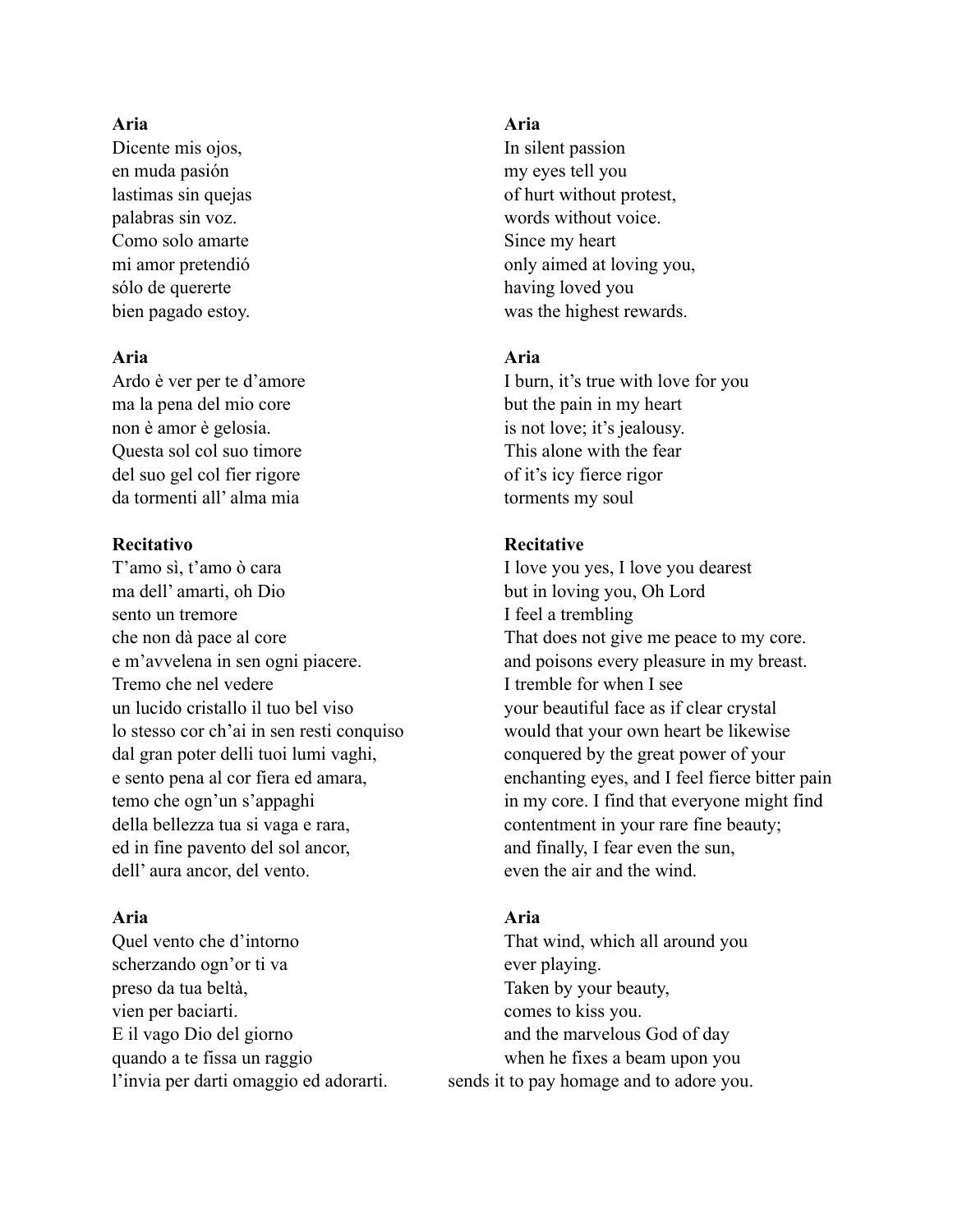La rosa enflorece, The rose blooms Mi alma s'escurece, my soul darkens sufriendo de amor. Suffering from love.

de la mar amada

me l'amargastes tú. you ruined my life.

### **Durme, durme, hermozo hijico,** Sleep, sleep my beloved son

A la scola tu te irás to school you will go

### **Por una caza chica,** On a small hunt,

vidi una hijica. I saw a fair De años era chica. young maiden.

### Avrix, mi galanica, Up my love,

que yo va amanecer.  $i$  it's day already, La noche yo no durmo at night I do not sleep pensando en ti. thinking of you.

### Yo m'enamori d'un aire,<br>I fell in love with the charms,

d'un aire d'una mujer. the charms of a woman, D'una mujer mui hermoza, of a very beautiful woman, linda de mi corazón. Tra la la ... darling of my heart

en el mes de mayo in the month of may

**Ven querida,** Come dear one ven amada, come loved one, ven al borde come to the edge of the beloved see.

**Tu madre cuando te pariò** When your mother gave birth to you y te quitó al mundo, she brought you into the world corazón ella no te dió but neglected to give you a heart para amar segundo. So that you would be able to love. Adió, adió querida, Goodbye oh dear one no quiero la vida I don't have the desire to live

durme, durme con savor, sleep, sleep, sleep without worries, cerra tus luzlos ojicos, close your beautiful eyes, durme, durme con savor. sleep, sleep without suffering. y la ley t'ambezerás. and you will learn to read.

Le declaré l'amor. I declared my love to her.